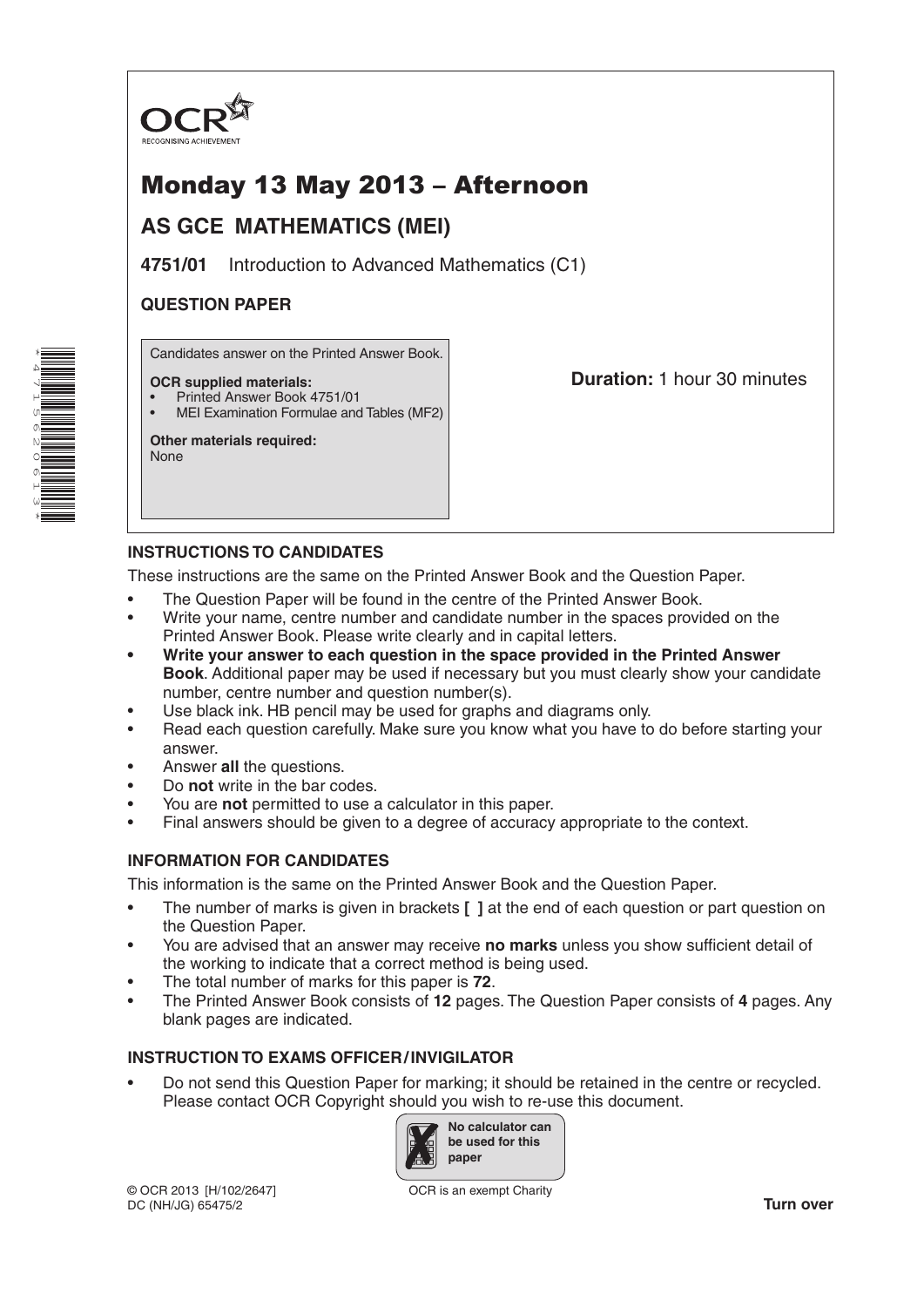#### **Section A** (36 marks)

- **1** Find the equation of the line which is perpendicular to the line  $y = 2x 5$  and which passes through the point  $(4, 1)$ . Give your answer in the form  $y = ax + b$ . [3]
- **2** Find the coordinates of the point of intersection of the lines  $y = 3x 2$  and  $x + 3y = 1$ . [4]
- **3 (i)** Evaluate  $(0.2)^{-2}$ . **[2]** 
	- **(ii)** Simplify  $(16a^{12})^{\frac{3}{4}}$  $(16a^{12})^{\overline{4}}$ . [3]
- **4** Rearrange the following formula to make *r* the subject, where  $r > 0$ .

$$
V = \frac{1}{3}\pi r^2 (a+b)
$$
 [3]

- **5** You are given that  $f(x) = x^5 + kx 20$ . When  $f(x)$  is divided by  $(x 2)$ , the remainder is 18. Find the value of  $k$ .  $[3]$
- **6** Find the coefficient of  $x^3$  in the binomial expansion of  $(2 4x)^5$ . [4]
- **7 (i)** Express  $125\sqrt{5}$  in the form  $5^k$ . . **[2]**
	- **(ii)** Simplify  $10 + 7\sqrt{5} + \frac{38}{1 2\sqrt{5}}$ , giving your answer in the form  $a + b\sqrt{5}$ . [3]
- **8** Express  $3x^2 12x + 5$  in the form  $a(x b)^2 c$ . Hence state the minimum value of *y* on the curve  $y = 3x^2 - 12x + 5$ . [5]
- **9**  $n-1$ , *n* and  $n+1$  are any three consecutive integers.
	- **(i)** Show that the sum of these integers is always divisible by 3. **[1]**
	- **(ii)** Find the sum of the squares of these three consecutive integers and explain how this shows that the sum of the squares of any three consecutive integers is never divisible by 3. **[3]**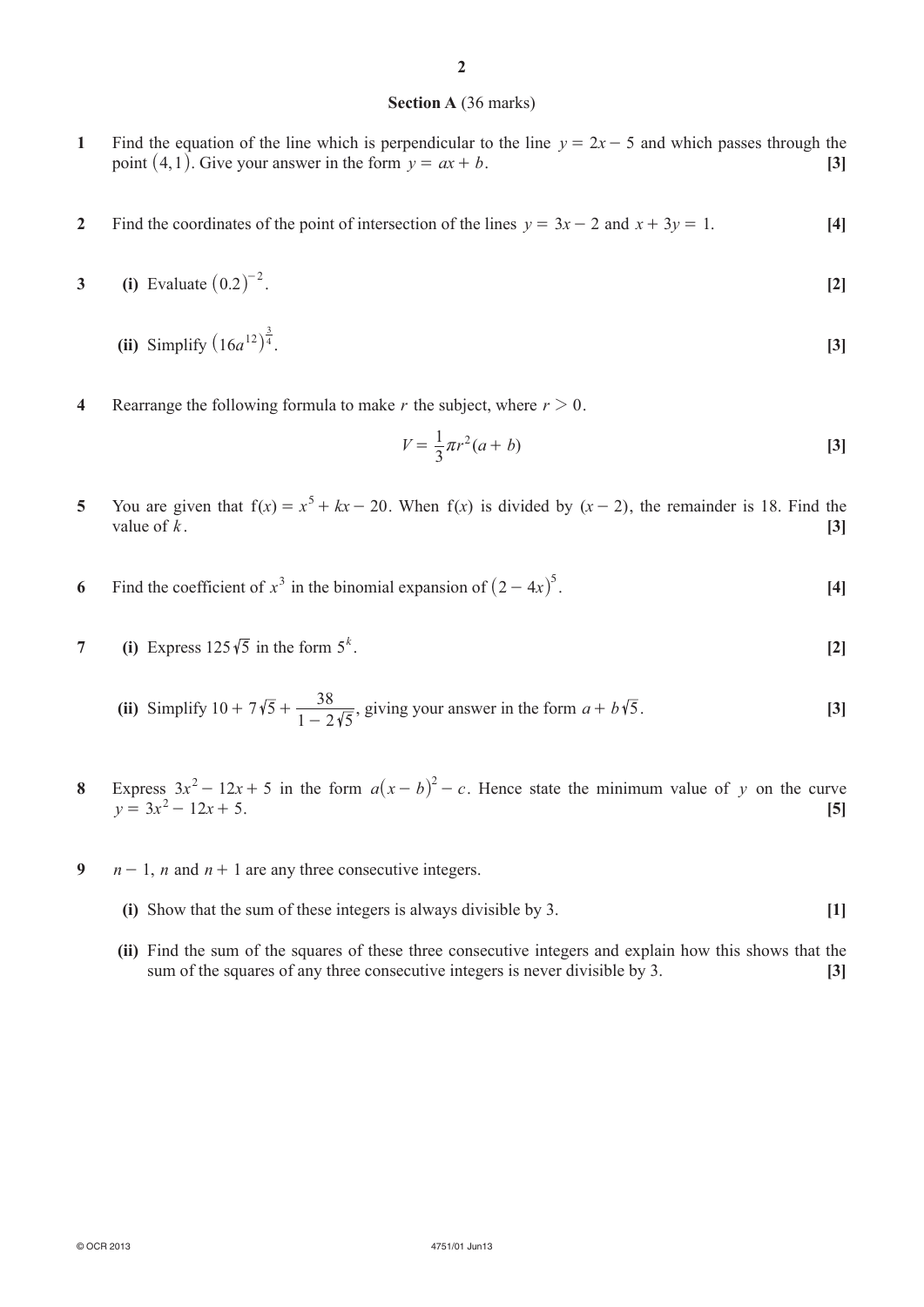#### **Section B** (36 marks)

**10** The circle  $(x - 3)^2 + (y - 2)^2 = 20$  has centre C.

| (i) Write down the radius of the circle and the coordinates of C. |  |
|-------------------------------------------------------------------|--|
|                                                                   |  |

- **(ii)** Find the coordinates of the intersections of the circle with the *x* and *y*-axes. **[5]**
- (iii) Show that the points  $A(1,6)$  and  $B(7,4)$  lie on the circle. Find the coordinates of the midpoint of AB. Find also the distance of the chord AB from the centre of the circle. **[5]**

## **11** You are given that  $f(x) = (2x - 3)(x + 2)(x + 4)$ .

- (i) Sketch the graph of  $y = f(x)$ . [3]
- **(ii)** State the roots of  $f(x 2) = 0$ . [2]
- (iii) You are also given that  $g(x) = f(x) + 15$ .
	- (*A*) Show that  $g(x) = 2x^3 + 9x^2 2x 9$ . [2]
	- (*B*) Show that  $g(1) = 0$  and hence factorise  $g(x)$  completely. [5]

#### **[Question 12 is printed overleaf.]**